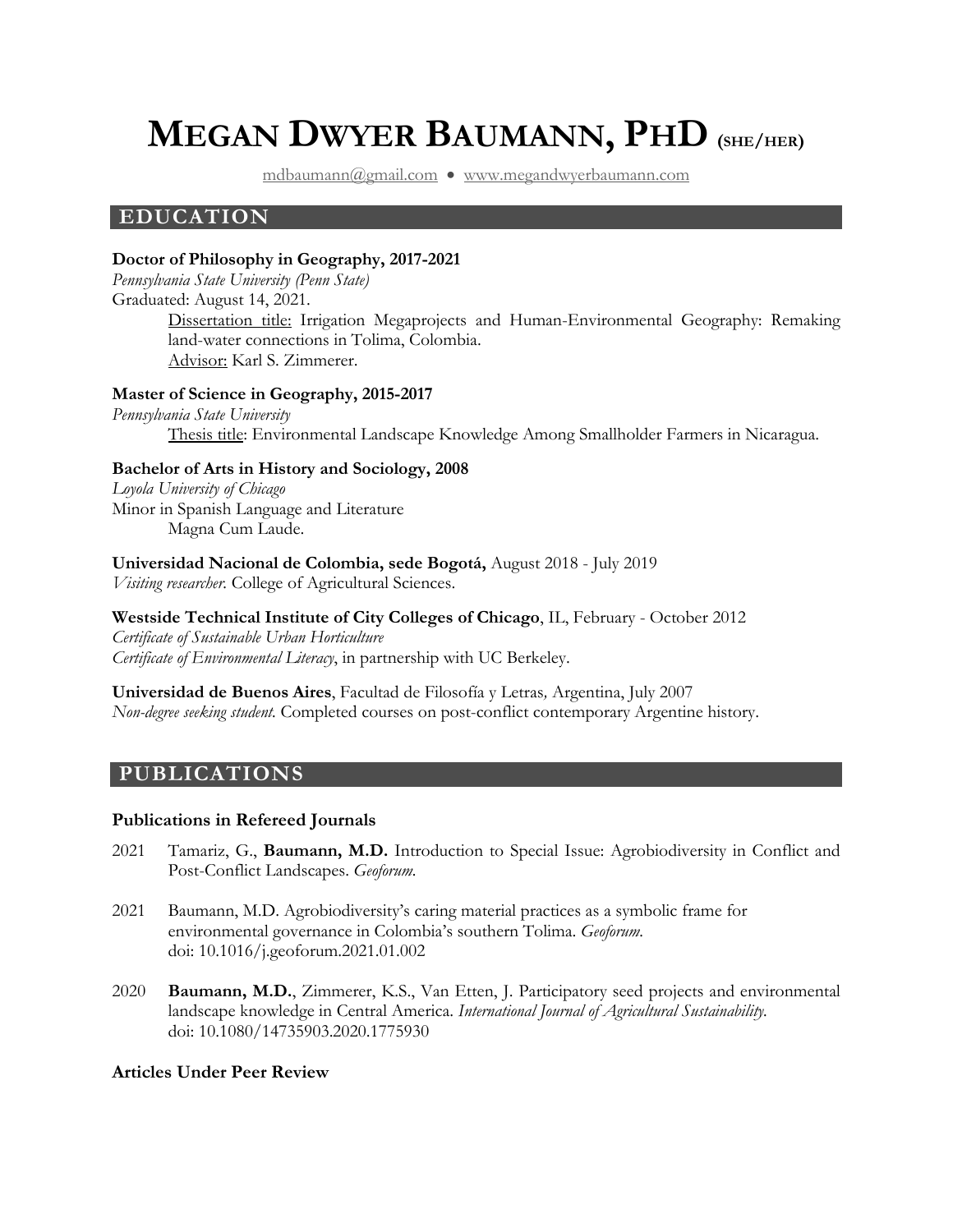Baumann, M.D. Living a Callejera Methodology: Grounding María Lugones' Streetwalker Theorizing in Feminist Decolonial Praxis. Invited contribution to Interventions: Relationality and anti-oppressive geographic praxis. *Gender, Place & Culture*.

Second submission with minor revisions in October 2021 after receiving positive reviews.

Baumann, M.D. "No es rentable": Land rentals as form of slow exclusion and dispossession in Colombian irrigated landscapes. Submitted to *The Journal of Peasant Studies* in May 2021.

Baumann, M.D. Prácticas materiales de cuidado de la agrobiodiversidad como marco simbólico para la gobernanza ambiental en el sur del Tolima, Colombia. Submitted to *Estudios Críticos del Desarrollo* in June 2021.

#### **Manuscripts in Preparation**

\*signals student co-author

Quiroga-Arcila, A.M.\*, **Baumann, M.D.**, Acevedo-Osorio, Á. Indicators of soil health to analyze sustainability in conventional and traditional agroecosystems in southern Tolima, Colombia.

Baumann, M.D., Zimmerer, K.S. The Tolima Triangle rice boom: Rethinking spatial and relational concepts of irrigation water use and access. To be submitted to the *Journal of Latin American Geography.*

#### **Non-Peer Reviewed/Other Publications**

- 2021 Baumann, M.D. "Las riquezas, las problemáticas y los contrastes en referencia al agua y a la tierra en la cuenca de Saldaña." Invited contribution to *La Revista Ambiental.* Tolima, Colombia.
- 2018 Baumann, M.D. Stephen Sherwood, Alberto Arce and Myriam Paredes (eds.): Food, Agriculture and Social Change: The Everyday Vitality of Latin America. *Journal of Latin American Geography.*
- 2016 Baumann, M.D. Daniel R. Block and Howard B. Rosing: Chicago: A food biography. *Agriculture and Human Values*, 1-2.
- 2012 "Unburying Kimbell: Logan Square's Agricultural Legacy" in *AREA#12:Intersections,* Chicago: 36. Print. Co-authored with Dave Snyder.

#### **Social Media**

2021 Baumann, M.D. "El Triángulo de Tolima: Un megaproyecto de riego estancado y una gobernanza sostenible del cuidado." 11 May 2021. [Blog post.] Sur Desarrollo: Revista sobre desarrollo. <https://surdesarrollorevista.com/?p=277>

#### **GRANTS**

- 2021 **National Science Foundation (NSF) Social, Behavioral, Economic (SBE) Postdoctoral Research Fellowship (SPRF).** (*Declined*). PI, with co-PI Heidi Hausermann. \$138,000.
- 2019 **National Science Foundation (NSF) Doctoral Dissertation Research Improvement Award (DDRI).** Co-PI, with PI K.S. Zimmerer. "*Doctoral Dissertation Research: Remaking soil in dryland irrigation megaprojects: Contested governance of water and soil in Colombia's Tolima Valley."* \$17,998.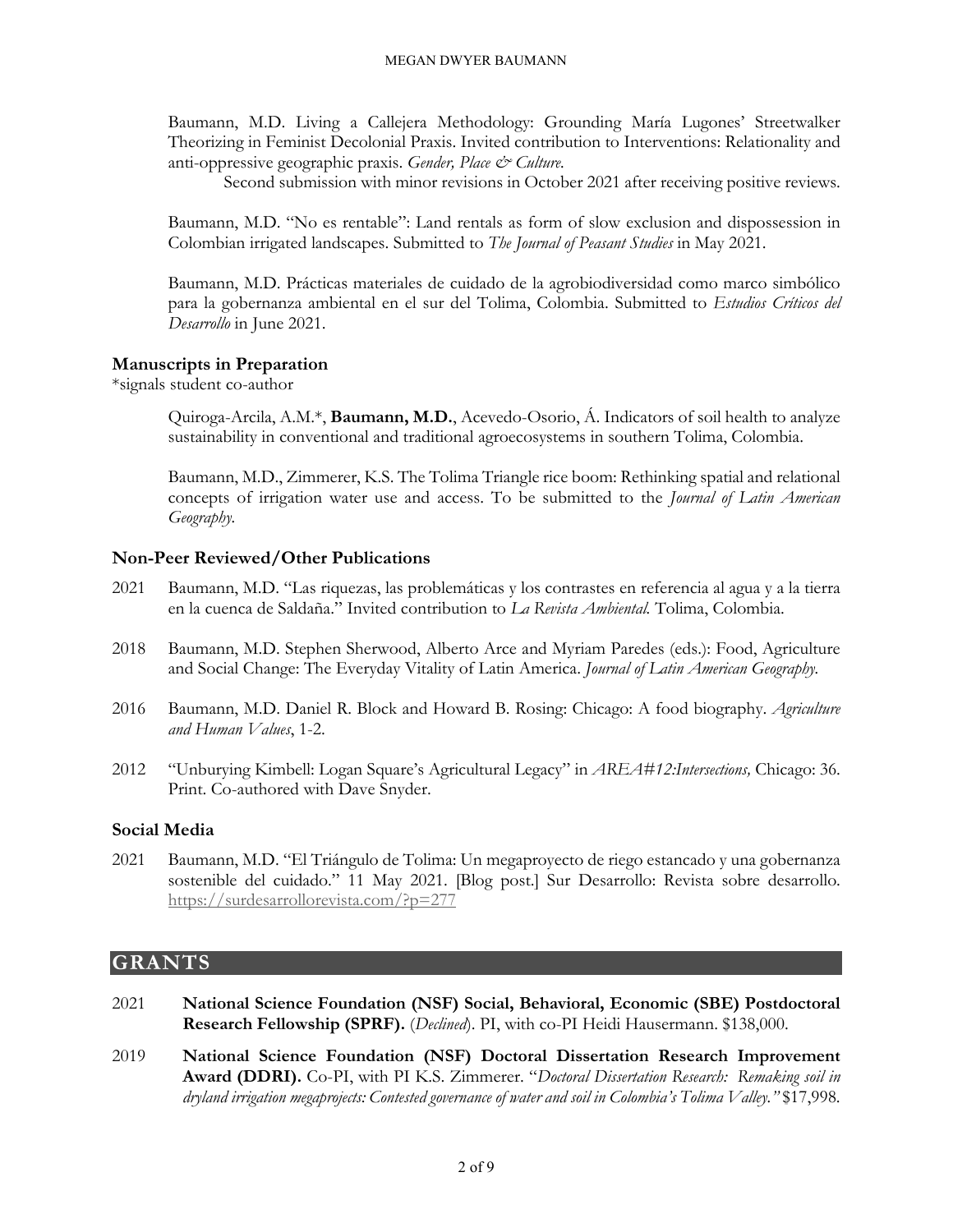- 2018 **Fulbright-Hays Doctoral Dissertation Research Award (DDRA)**. *"Remaking the internal frontier through irrigation megaprojects: Water and soil governance in Colombia's Tolima Valley."* \$32,457.
- 2017 **National Science Foundation (NSF) Graduate Research Fellowship Program (GRFP).** *"The Role of Farmer Landscape Cognition in Seed Management of Subsistence Crops."* \$102,000.
- 2016 **Studentship with Bioversity International & Zimmerer GeoSyntheSES Lab.** \$3,667.
- 2015 **Center for Landscape Dynamics Graduate Research Grant, Penn State.** \$2,500.
- 2004-08 **Loyola Merit Scholarship, Loyola University Chicago.** \$60,000.
- 2004-08 **Gannon Scholar, Mundelein College Women's Leadership Scholarship, Loyola University Chicago.** \$14,000.

## **JOURNAL ISSUE ORGANIZED**

2020 *Geoforum.* Agrobiodiversity in Conflict and Post-Conflict Landscapes", co-organized with Gabriel Tamariz (Penn State Geography). Under review as of February 2021: 4 of 7 papers published. Organized following paper session and round-table at 2017 Annual Meeting of the American Association of Geographers.

#### **RESEARCH EXPERIENCE**

- 2021- Global Qualitative Research Lead and Regional Research Lead for Latin America at nongovernmental organization Women's World Banking. Design, execute and manage mixed methods research projects on gender equity in the financial sector. Current projects in Mexico, Nigeria, India and Indonesia.
- 2020-2021 Social scientist volunteer on interdisciplinary research team of EPA scientists. Contributing qualitative methodologies and social science rigor to data collection instruments and indicator creation for assessing social and economic benefits of environmental cleanups in the Great Lakes.
- 2018-2019 Dissertation research. Supported by the *National University of Colombia (UNAL), Bogotá, College of Agricultural Science*s and the *Colombian Institute of Anthropology and History (ICANH)*. Tolima, Colombia. August - July. Methods: Semi-structured & key informant interviews, farmer surveys, field walks, ethnographic participant observation, archival document analysis, policy analysis, remote sensing, cartography.
- 2017 Field research for project with Zimmerer GeoSyntheSES Lab. Supported by the *Tropical Agricultural Research and Higher Education Center (CATIE)*. Jinotega & Matagalpa, Nicaragua. June - July. Methods: Semi-structured interviews, farmer surveys, transect walks, ethnographic participant observation, participatory sketch mapping.
- 2016 Field research for Master's thesis. *Funded by Bioversity International & Penn State's GeoSyntheSES Lab. Supported by CATIE.*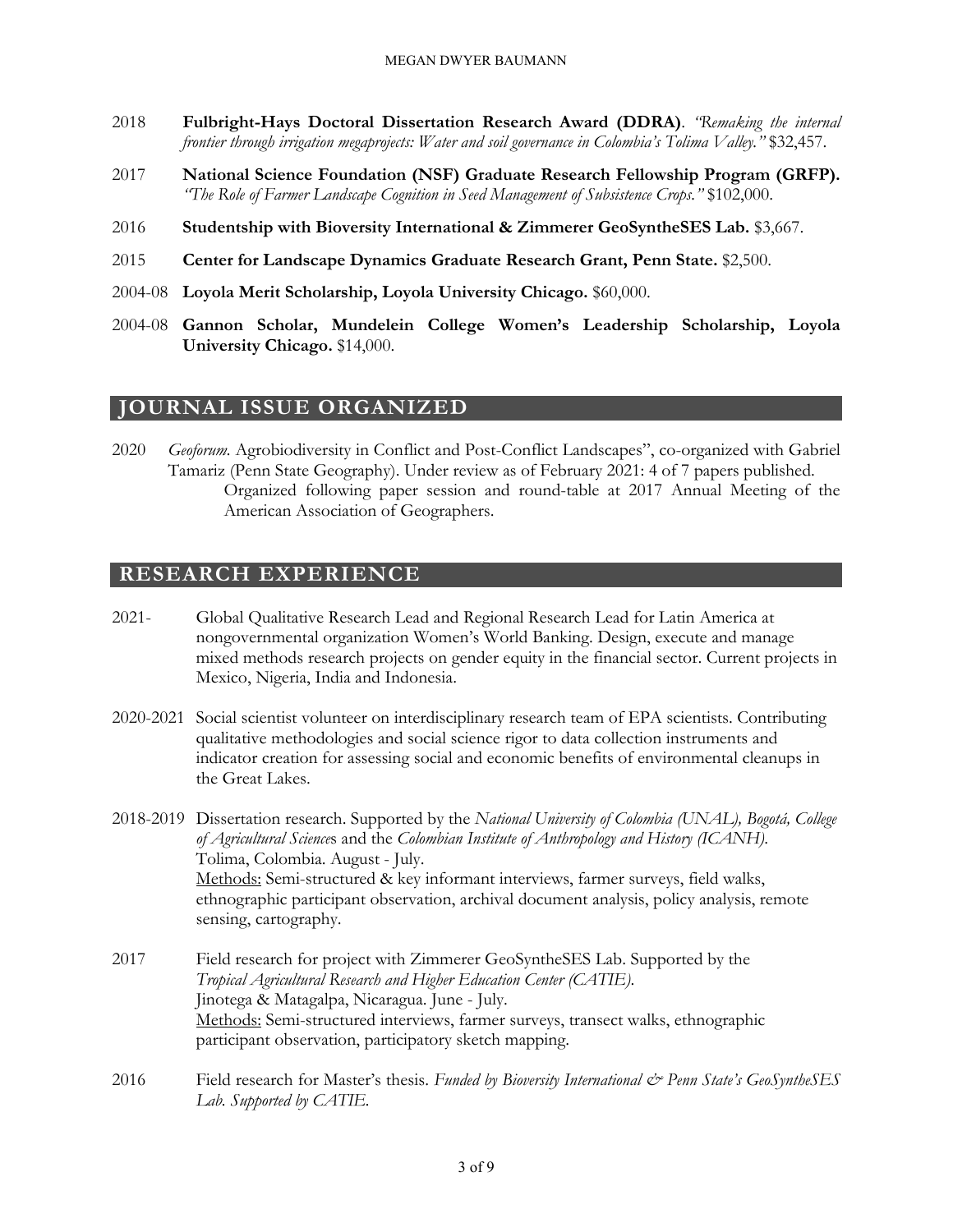Jinotega, Nicaragua. June - July.

Methods: Semi-structured interviews, farmer surveys, transect walks, ethnographic participant observation, participatory sketch mapping.

## **AWARDS**

- 2021 Best Research Paper Award, Latin American Specialty Group, American Association of Geographers
- 2021 Mauna Kea Student Presentation Award, PhD level, Mountain Geographies Specialty Group, American Association of Geographers
- 2018 Best Dissertation Proposal, Second Place, Penn State Geography
- 2018 Graduate Student Travel Award to Conference for Latin American Geographers (CLAG), Penn State Global Programs
- 2017 Nancy Brown Community Service Award, Penn State Department of Geography
- 2017 Conference for Latin American Geographers Graduate Travel Award

# **INVITED COLLOQUIA & GUEST LECTURES**

- 2021 "Un megaproyecto hidráulico estancado en la frontera agrícola: Visiones conflictivos sobre la gobernanza ambiental en el Triángulo del Tolima." Panelist. International seminar hosted by *Universidad del Rosario, El Programa de Sociología de la Escuela de Ciencias Humanas, y el semillero Ruralidad, territorio y conflicto.* October 14.
- 2021 Research presentation. *Texas State University, Department of Geography.* March 12.
- 2021 "Megaproyectos de riego y dinámicas socioambientales." *Acevedo Lab. National University of Colombia – Bogotá, Agronomy Department.* Guest research presentation. February 25.
- 2021 Research presentation. *University of Connecticut, Department of Geography*. February 10.
- 2020 "Virtual Water and Global Food Production." *Penn State University, Department of Geography.* Guest lecture for course Environment and Society in a Changing World. November 16.
- 2020 "Field research in the era of covid19: Creative approaches to methods and fieldwork." *Penn State University, Department of Geography.* Panelist for professional development workshop. October 15.
- 2019 "Agricultural development and uneven benefits: Rethinking infrastructure for increased production." *University of Colorado-Boulder, Department of Geography*. Guest lecture for course Geography of International Development. November 4.

## **CONFERENCE PRESENTATIONS**

2022 *Upcoming.* "Contesting Suspended Infrastructure: Social-environmental unevenness in Colombia's Tolima Triangle." *Conference for Latin Americanist Geographers (CLAG) 2022.* Tucson, AZ. January.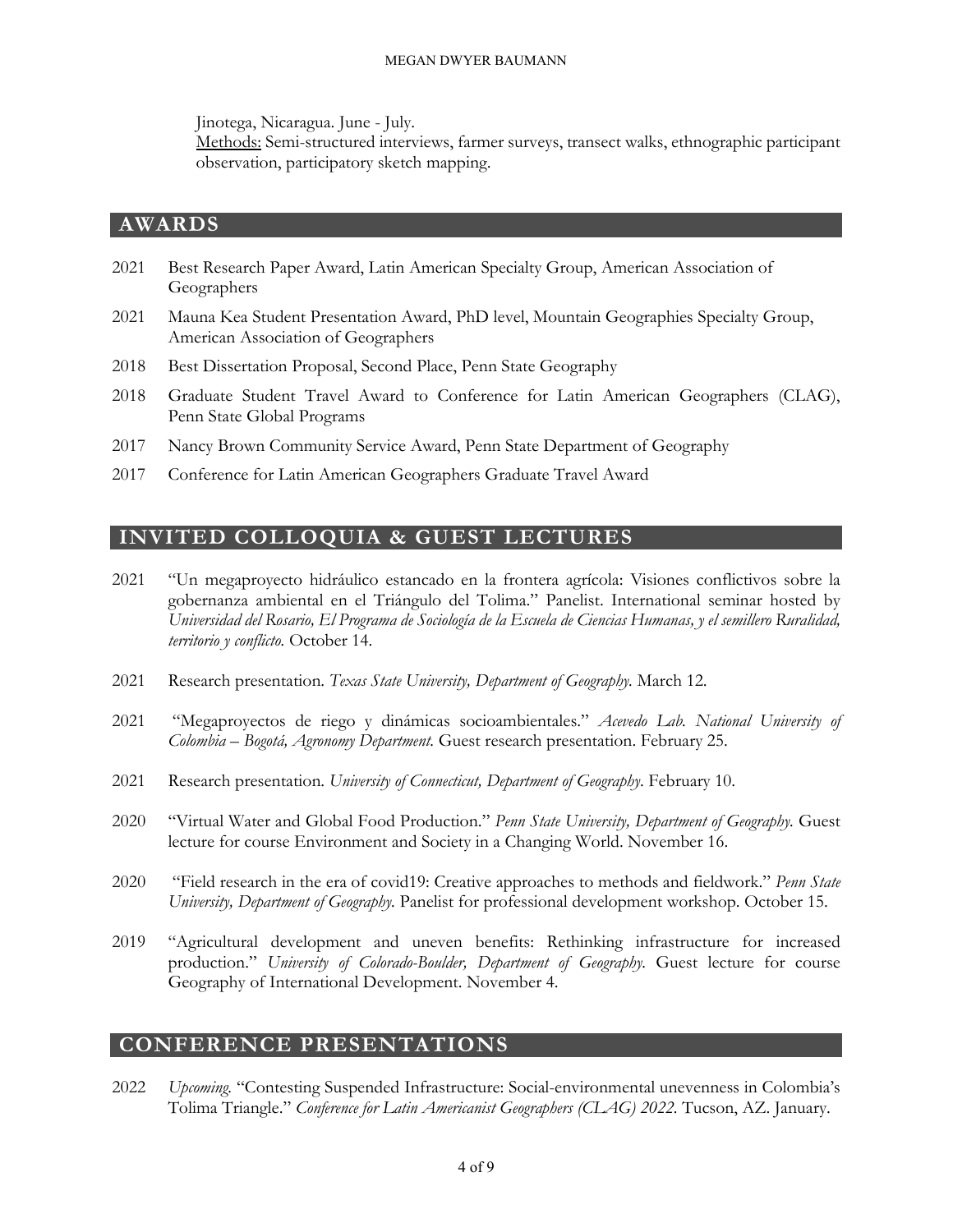#### MEGAN DWYER BAUMANN

- 2021 "The Tolima Triangle rice boom: Expanding spatial and relational concepts of irrigation water use and access." *Annual Meeting of the American Association of Geographers (AAG).* April 11.
- 2021 Panelist invited for "Dialogues and positionalities in research in / on Colombia. Challenges in the face of a colonial past and a post-agreement and (post-syndemic?) future." *Annual Meeting of the American Association of Geographers (AAG).* April 8.
- 2021 "Learning at Pickle Ponds: what does R2R2R look like in a place." *Poster Presentation.*  \*Interdisciplinary team of authors from EPA ORD: Katie Williams, Ted Angradi, **Megan Baumann**, Sophia Green, Tom Hollenhorst, Jennifer Josephs, Jon Launspach, Keahna Margeson, Sebastian Paczuski, Molly Wick, Julia Witts. *10th Annual St. Louis River Summit.* March.
- 2020 *Co-presented poster with undergraduate student Ana María Quiroga.* "Sustainability analysis of soil health in rice agroecosystems and traditional agroecosystems of indigenous Pijao communities in southern Tolima." *VIII Latin American Congress of Agroecology.* November 25-27.
- 2020 "The social life of soil in irrigation infrastructure: (Mis)aligned management of water and soil in Colombia's Tolima Valley." Panel Session: Political ecologies desde Abya Yala: A theoretical and empirical debate from Latin America. Co-authors: Ana María Quiroga and Dr. Álvaro Acevedo Osorio. *POLLEN 2020.* September 22.
- 2020 "Acceso a y usos de los suelos en paisajes de riego: Los megadistritos de Tolima." (Access to and use of soils in irrigated landscapes: Tolima's megadistricts.) Panel session: Acceso y uso de la tierra en escenarios de transición: conflictos y negociaciones. (Access to and use of the land in scenes of transition: conflicts and negotiations.) *Latin American Studies Association 2020 Congress.*  May 13.
- 2020 "Remaking soil in dryland irrigation megaprojects: (Mis)aligned management of water and soil in Colombia's Tolima Valley." Paper Session: Integrating Land and Water Management and Policy in the Western U.S. and Other Dry Regions. *Annual Meeting of the American Association of Geographers (AAG).* April 6.
- 2019 "The in-between, the collective and speaking up: Methodological implications of Maria Lugones' work." Paper Session: Beyond Metaphors of Decolonization: Engaging the Intersections of Feminist Geography and Decolonial Feminist Theory. *Annual Meeting of the American Association of Geographers (AAG). Washington, D.C.* April.
- 2018 "Farmer Seed Projects and Environmental Landscape Knowledge in Nicaragua." Paper Session: Farmer decision-making in a changing world: Probing the complexities of farmer action for more sustainable and just food systems - II. *Annual Meeting of the American Association of Geographers (AAG). New Orleans, Louisiana.* April.
- 2018 "Irrigation megaprojects and solidarity in Tolima, Colombia: A streetwalker methodology informs feminist political ecology." Paper Session: Women & Gender Equity in Agriculture: Dialogues in Agrarian Feminism. *Dimensions of Political Ecology Conference (DoPE). University of Kentucky.* February.
- 2017 "Distance Isolation and Caging: Seed Production as Resistance Against Alienation Through a Feminist Geopolitics Analytic." Paper Session: Critical Agricultures. *Critical Geographies Conference. Penn State University.* October.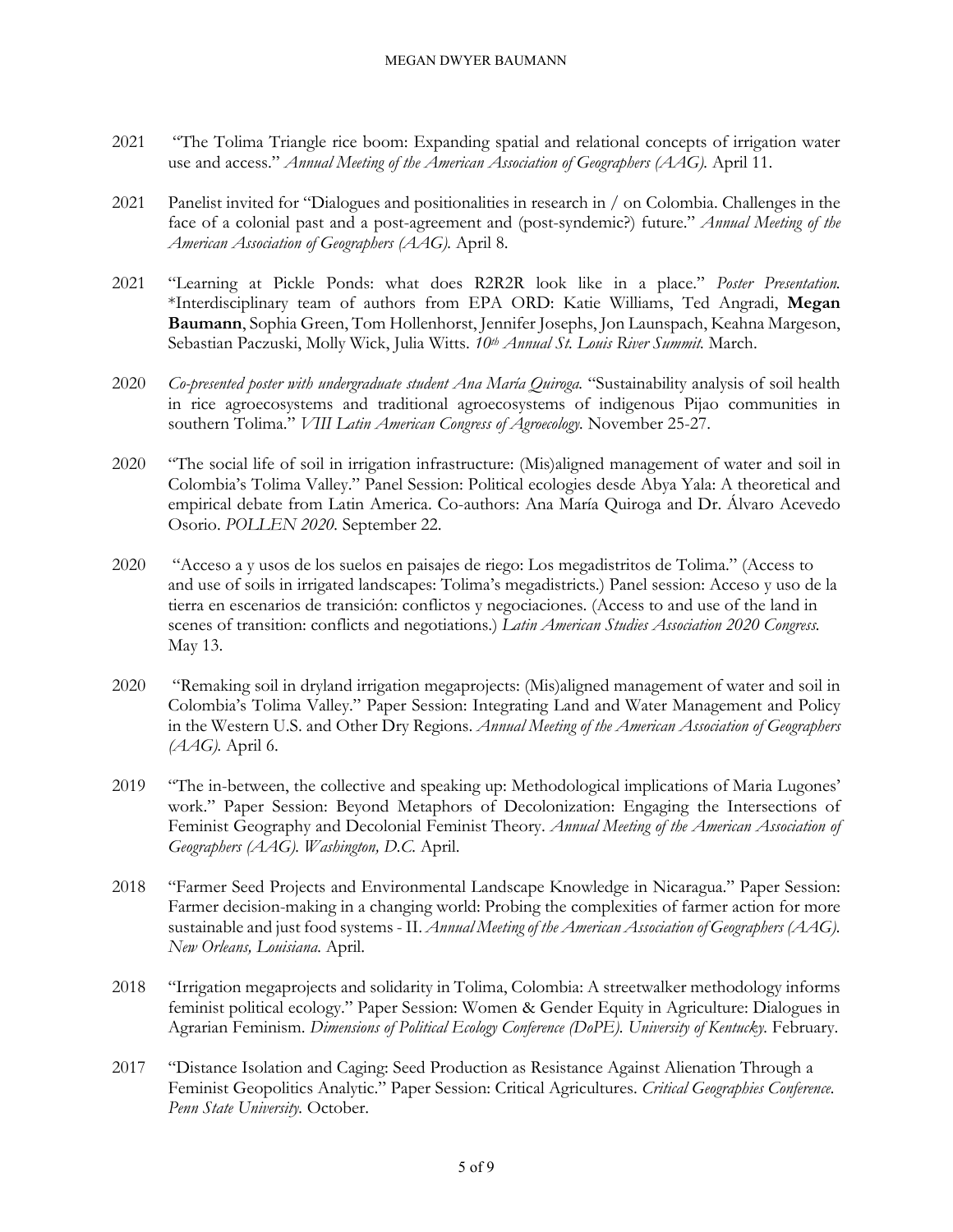#### MEGAN DWYER BAUMANN

- 2017 "The Role of Landscape Cognition in Smallholder Crop Management for Food Security in Nicaragua." Paper Session: Transforming Human-Environment Interactions Research through Integrative Methods 1. *Conference of the American Association of Geographers*. April.
- 2017 "Landscape Cognition and Smallholder Food Security in Northern Nicaragua." In Paper Session: Sustainability, Transition, Livelihoods. *Latin American Geographers Conference*. New Orleans, Louisiana. January.

## **SESSIONS ORGANIZED AT PROFESSIONAL MEETINGS**

- 2022 *Upcoming.* Co-organizer (with Ramzi Tubbeh, Penn State), "Hydraulic Infrastructures in Rural Latin America." Paper session. *Conference for Latin Americanist Geographers* (CLAG). Tucson, AZ. January.
- 2019 Co-organizer (with Dr. A. Marie Ranjbar, University of Colorado at Boulder), "Beyond Metaphors of Decolonization: Engaging the Intersections of Feminist Geography and Decolonial Feminist Theory I & II." Paper sessions (2) for the *Annual Meeting of the American Association of Geographers*. Washington, D.C. April.
- 2018 Co-organizer (with Dr. Kelsey Emard, Oregon State University), "Interseccionalidad y colonialidad en geografía socioambiental: Contribuciones empíricas de América Latina a la teoría feminista." (Intersectionality and coloniality in human-environment geography: Empirical contributions from Latin American feminist theory.) Paper session for the *Conference for Latin American Geographers* (CLAG). San Juan, Costa Rica. May.
- 2017 Co-organizer and co-chair (with Dr. Russell Hedberg, Shippensburg University), "Farmer decision-making in a changing world: Probing the complexities of farmer action for more sustainable and just food systems." Paper sessions (3) for the *Annual Meeting of the American Association of Geographers*. New Orleans, LA. April.
- 2017 Co-organizer and co-chair (with Gabriel Tamariz, Penn State University), "Agrobiodiversity in Conflict and Post-Conflict Landscapes." Panel and paper session for the *Annual Meeting of the American Association of Geographers*. New Orleans, LA. April. *Resulted in* Geoforum *special issue.*

# **TEACHING & MENTORSHIP**

## **Course Instructor**

- 2018 Environment and Society in a Changing World (GEOG30) (3.0 credits) Penn State University, University Park, PA Class size of 16 students. Six-week summer intensive course.
- 2014 Season Extension Techniques for Urban Vegetable Growers (3.0 credits) Westside Technical Institute, Chicago, IL Developed the course and syllabus and taught the pilot course. Class size of 12 students. Semester-long evening course for non-traditional students,

including justice-system involved individuals.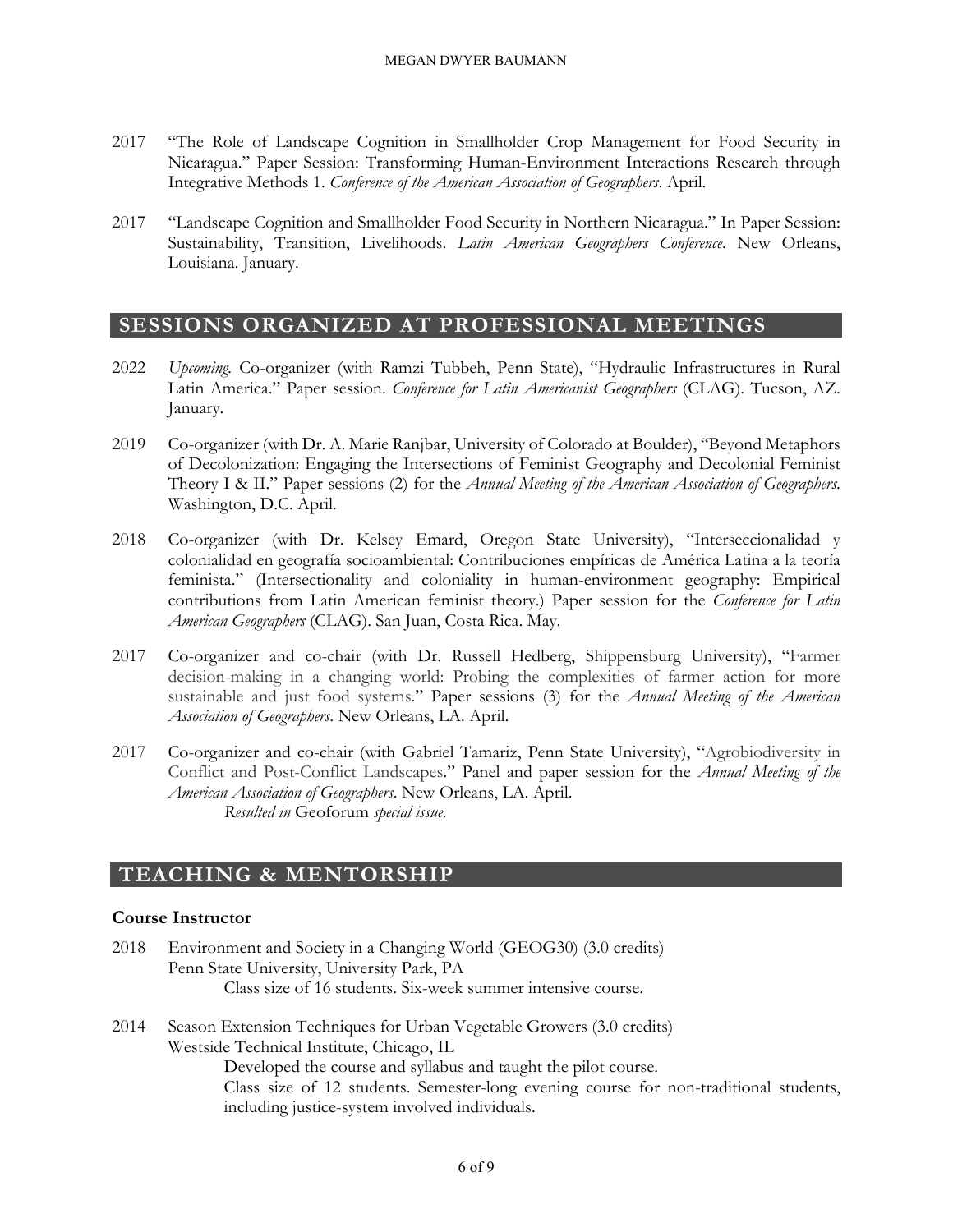## **Research Interns**

| Alba T.        | Masters of International Studies                              | Tufts University |
|----------------|---------------------------------------------------------------|------------------|
| Solveig Baylor | Undergraduate, Economics and Philosophy Georgetown University |                  |

## **Undergraduate Research Assistants**

|                       | Ana María Quiroga Arcila Bachelor of Science in Agronomy | National University of Colombia |
|-----------------------|----------------------------------------------------------|---------------------------------|
| María Paula Hernandez | Bachelor of Arts in Anthropology                         | Rosario University, Colombia    |
| Hannah Perrelli       | Bachelor of Science in Geography                         | Penn State                      |
| <b>Brit Ikes</b>      | Bachelor of Science in Geography                         | Penn State                      |
| Zixuan Huang          | Bachelor of Science in Geography                         | Penn State                      |
| Panini Pandya         | Bachelor of Science in Geography                         | Penn State                      |
| Nicole Rivera         | Bachelor of Science in Geography                         | Penn State                      |

## **Mentorship**

2021- Jennifer Angel-Amaya, *Universidad Nacional de Colombia.* Fulbright PhD Scholar, Columbia University.

## **Teaching Assistant**, Penn State University

- 2017 Early African History (AFR 101)
- 2016 Geography of Africa (GEOG 105/AFR 105)
- 2016 Introduction to Political Ecology (GEOG 131)
- 2016 Introduction to Geopolitics (GEOG 128)
- 2015 Introduction to Human Geography (GEOG 020)

## **Trainings**

2018 Foundational Instruction Series completion, Schreyer Institute of Teaching Excellence

## **Nonacademic Teaching**

**Instructor,** Chicago Greencorps Youth Program

June - August 2015

Taught 6-week summer program in urban ecology to 50 urban high school students. Organized and instructed lessons on urban ecology and environmental justice.

## **Agricultural Educator & Farm Coordinator,** Chicago Botanic Garden's Windy City Harvest

March 2013 - May 2015

Created curriculum for experiential teaching of environmental and plant sciences and horticulture. Taught cohorts of 28 high school students. Managed one-acre sustainably grown vegetable farm. Supervised grower and two interns.

# **SERVICE**

## **Scholarly Affiliations**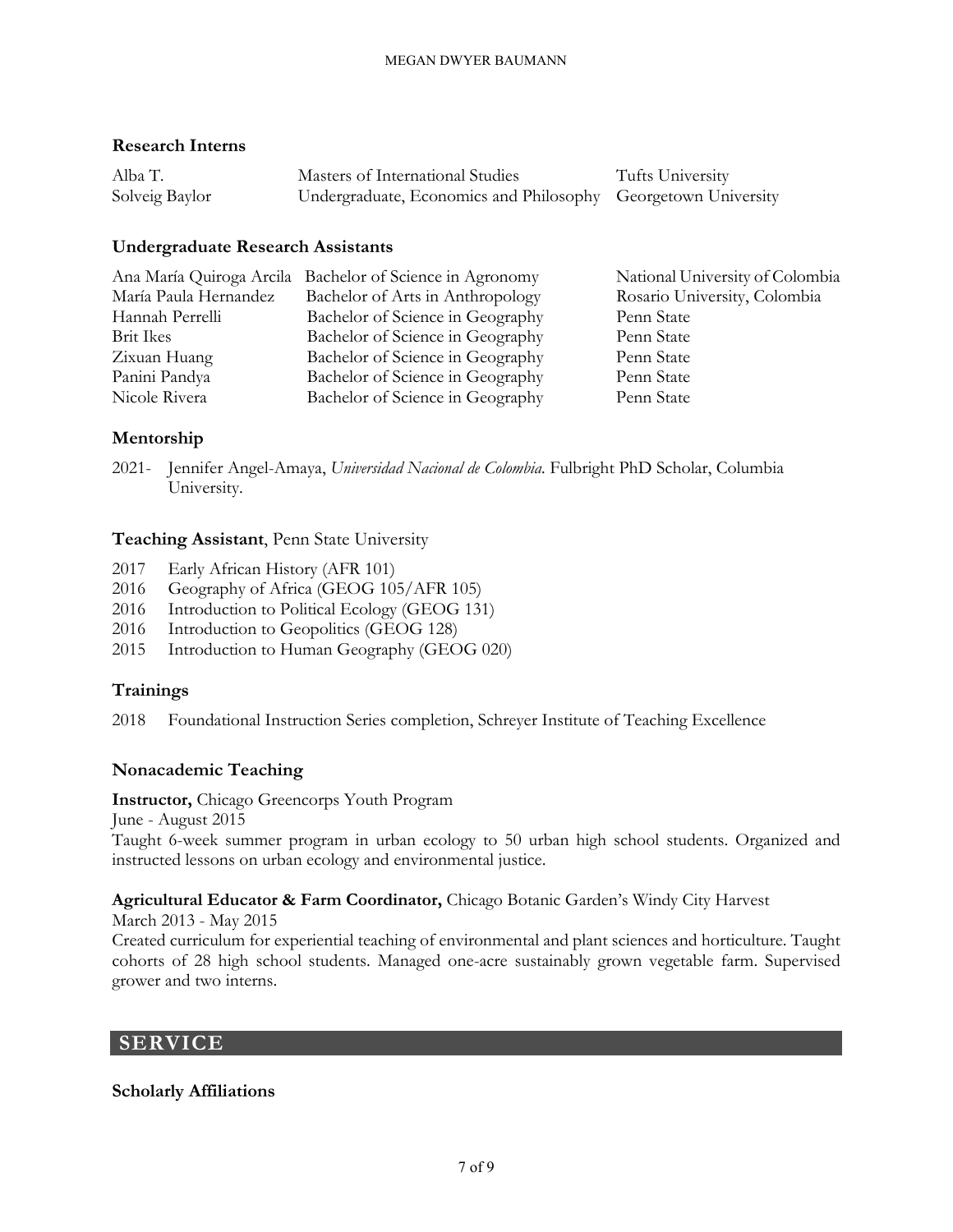American Association of Geographers (AAG) Conference for Latin American Geographers (CLAG) Supporting Women in Geography (SWIG)

## **Reviewer**

| $2021 -$ | Journal of Latin American Geography |
|----------|-------------------------------------|
| $2021 -$ | Journal for Great Lakes Research    |
| $2021 -$ | Gender, Place & Culture             |
| $2020-$  | Geoforum                            |
| $2020-$  | Agriculture & Human Values          |

## **Disciplinary Service**

| 2022    | AAG Career Mentor                                                                    |
|---------|--------------------------------------------------------------------------------------|
| $2020-$ | Treasurer, Geographies of Food and Agriculture Specialty Group, American Association |
|         | of Geographers                                                                       |

## **Departmental Service**

| 2015-2021 | Nature-Society Working Group                                        |
|-----------|---------------------------------------------------------------------|
| 2017-2021 | Zimmerer GeoSyntheSES Lab, Coordinator                              |
| 2017-2018 | Supporting Women in Geography, Treasurer                            |
| 2016-2018 | Undergraduate Research Opportunities Connection, <i>Coordinator</i> |
| 2017-2018 | Graduate Student Representative & Treasurer                         |
|           |                                                                     |

# **JUSTICE, DIVERSITY, EQUITY & INCLUSION**

- Served on Diversity, Equity and Inclusion committee of Geographies of Food & Agriculture Specialty Group in which we highlight and center the scholarship of underrepresented researchers.
- Participated in trainings on diversity, equity and inclusion and associated topics through Penn State and Women's World Banking.
- Led Supporting Women in Geography (SWIG), a Penn State group promoting and supporting underrepresented groups.
- Mentored seven undergraduate students as Research Assistants, six of which identify as women and/or students of color.
- Conducted community outreach around social-environmental issues in primarily Latinx and Black communities in Cook and Lake counties, populations historically excluded from environmental discussions.
- Planned and implemented qualitative research program with input from Indigenous peoples in Colombia for their efforts to secure government regulations for more equitable water access.

# **NONACADEMIC WORK EXPERIENCE**

**Research Lead, Global Qualitative Research and Regional Latin American Research,** Women's World Banking.

June 2021 – Present